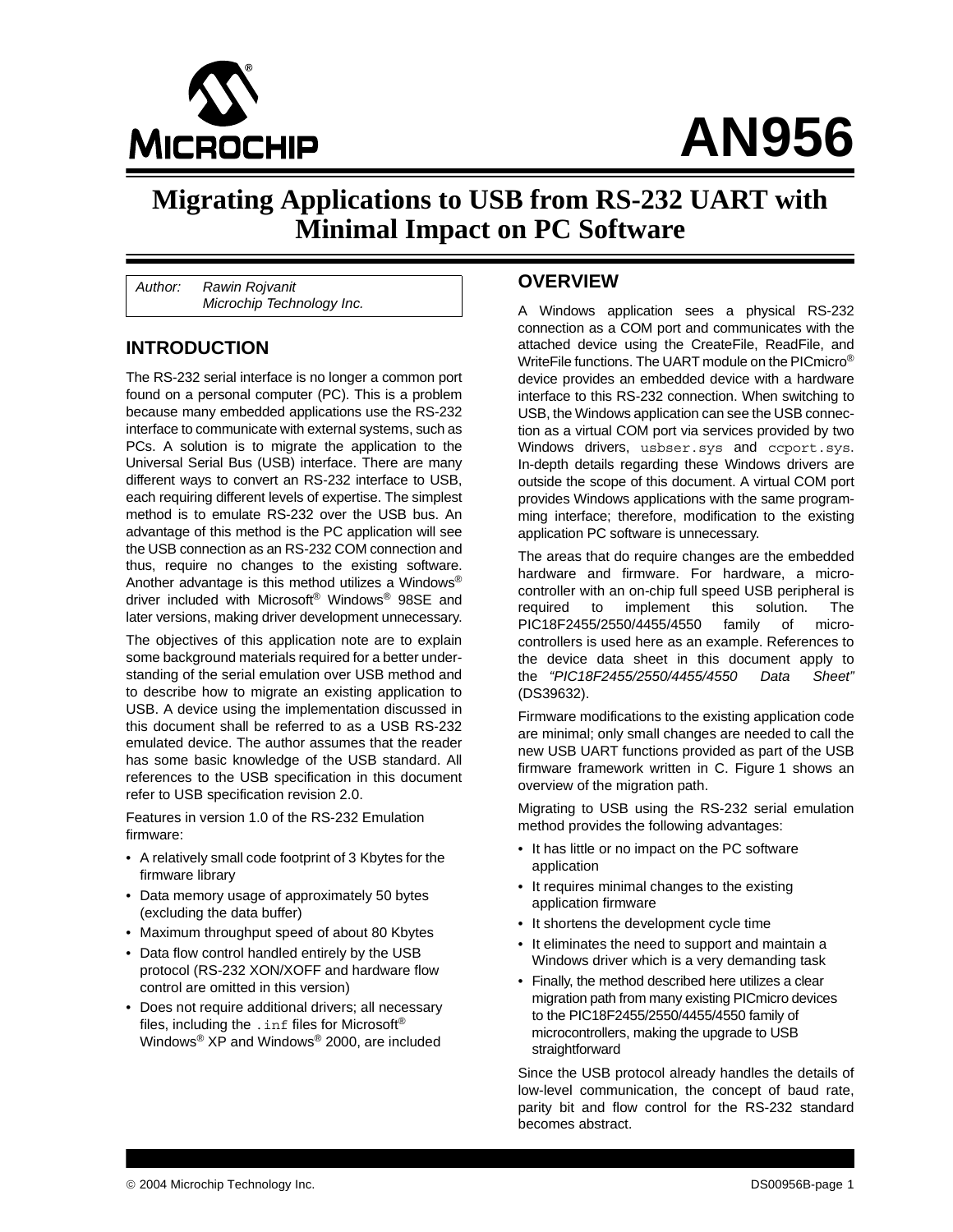#### <span id="page-1-0"></span>**FIGURE 1: FUNCTIONALLY EQUIVALENT SERIAL COMMUNICATIONS**



#### **USB CDC Specification**

The Communication Device Class (CDC) specification defines many communication models, including serial emulation. All references to the CDC specification in this document refer to version 1.1. The Microsoft Windows driver, usbser.sys, conforms to this specification. Therefore, the embedded device must also be designed to conform with this specification in order to utilize this existing Windows driver.

The CDC specification describes an abstract control model for serial emulation over USB in Section 3.6.2.1. In summary, two USB interfaces are required. The first one is the Communication Class interface, using one IN interrupt endpoint. This interface is used for notifying the USB host of the current RS-232 connection status from the USB RS-232 emulated device. The second one is the Data Class interface, using one OUT bulk endpoint and one IN bulk endpoint. This interface is used for transferring raw data bytes that would normally be transferred over the real RS-232 interface.

Designers do not have to worry about creating descriptors or writing function handlers for Class-Specific Requests. Descriptors for a USB RS-232 emulated device and all required handlers for Class-Specific Requests listed in Table 4 of the CDC specification are provided with the Microchip USB CDC firmware. A diagram of the descriptors structure for a USB RS-232 emulated device can be found in **[Appendix A: "CDC](#page-11-0) [Descriptor Schema for Serial Emulation"](#page-11-0)**. An example of the CDC descriptors can also be found in Section 5.3 of the CDC specification.

#### **Class-Specific Requests and Notifications**

Microchip USB firmware implements the following Class-Specific Request handlers as listed in Table 4 of the CDC specification:

- SEND\_ENCAPSULATED\_COMMAND
- GET\_ENCAPSULATED\_COMMAND
- SET\_LINE\_CODING
- GET\_LINE\_CODING
- SET\_CONTROL\_LINE\_STATE

More support will be provided in subsequent versions of the USB UART firmware. Currently, the firmware does not return any RESPONSE\_AVAILABLE notification but it returns a NAK instead to tell the host that no response is available. Refer to Sections 3.6.2.1, 6.2 and 6.3 of the CDC specification for more details.

#### **MICROCHIP USB FIRMWARE: USB UART FUNCTIONS**

All references to the USB UART functions in this document refer to functions provided in version 1.0 of the CDC firmware driver. This driver is provided as part of the Microchip USB firmware framework. The functions provided in this library are very similar in functionality to ones provided in the MPLAB® C18 USART library. The specific functions are listed in [Table 1](#page-2-0).

The choice of selecting which function to use depends on several factors:

- Is the string of data null-terminated?
- Is the length of the data string known?
- Is the data source located in program memory or in RAM?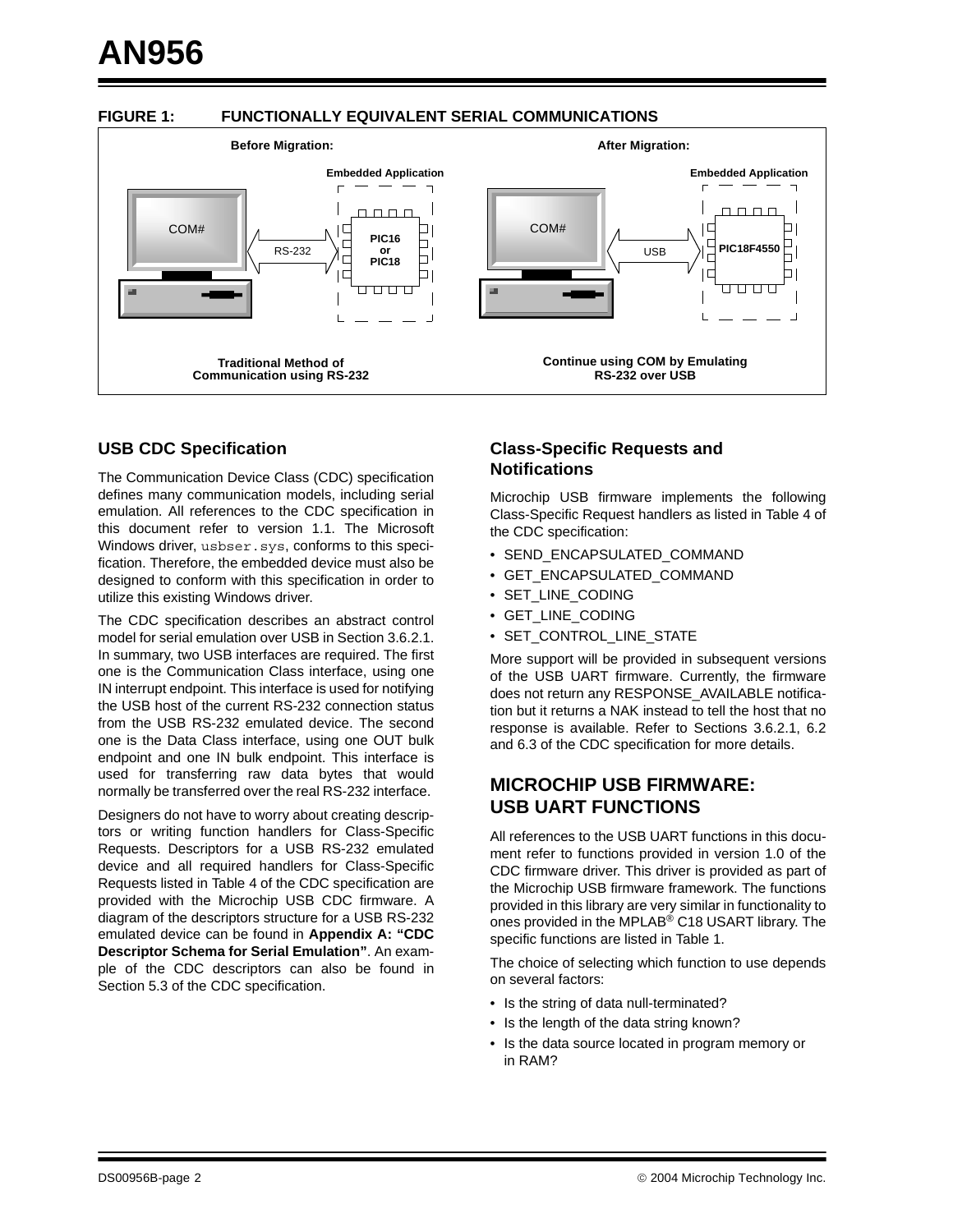#### <span id="page-2-0"></span>**TABLE 1: SUMMARY OF THE USB UART FUNCTIONS**

| <b>Function</b>       | <b>Description</b>                                              |
|-----------------------|-----------------------------------------------------------------|
| putrsUSBUSART         | Write a null-terminated string from program memory to the USB.  |
| putsUSBUSART          | Write a null-terminated string from data memory to the USB.     |
| mUSBUSARTTxRom        | Write a string of known length from program memory to the USB.  |
| mUSBUSARTTxRam        | Write a string of known length from data memory to the USB.     |
| mUSBUSARTIsTxTrfReady | Is the driver ready to accept a new string to write to the USB? |
| qetsUSBUSART          | Read a string from the USB.                                     |
| mCDCGetRxLength       | Read the length of the last string read from the USB.           |

#### **putrsUSBUSART**

putrsUSBUSART writes a string of data to the USB including the null character. Use this version to transfer literal strings of data, or data located in program memory, to the host.

**Note:** The transfer mechanism for device-to-host (put) is more flexible than host-to-device (get). It can handle a string of data larger than the maximum size of the bulk IN endpoint. A state machine is used to transfer a long string of data over multiple USB transactions. This background service is carried out by CDCTxService ().

#### **Syntax:**

void putrsUSBUSART(const rom char \*data)

#### **Precondition:**

mUSBUSARTIsTxTrfReady() must return '1' before this function can be called. The string of characters pointed to by data must be equal to or smaller than 255 bytes, including the null-terminated character.

#### **Input:**

data

Pointer to a null-terminated string of data. If a null character is not found, only the first 255 bytes of data will be transferred to the host.

#### **Output:**

None

#### **Side Effects:**

None

```
void example_1(void)
```

```
{
        if(mUSBUSARTIsTxTrfReady())
                putrsUSBUSART("Hello World.");
```

```
}//end example_1
```

```
rom char example_string[] = {"Microchip"};
void example_2(void)
{
        if(mUSBUSARTIsTxTrfReady())
                putrsUSBUSART(example_string);
}//end example_2
```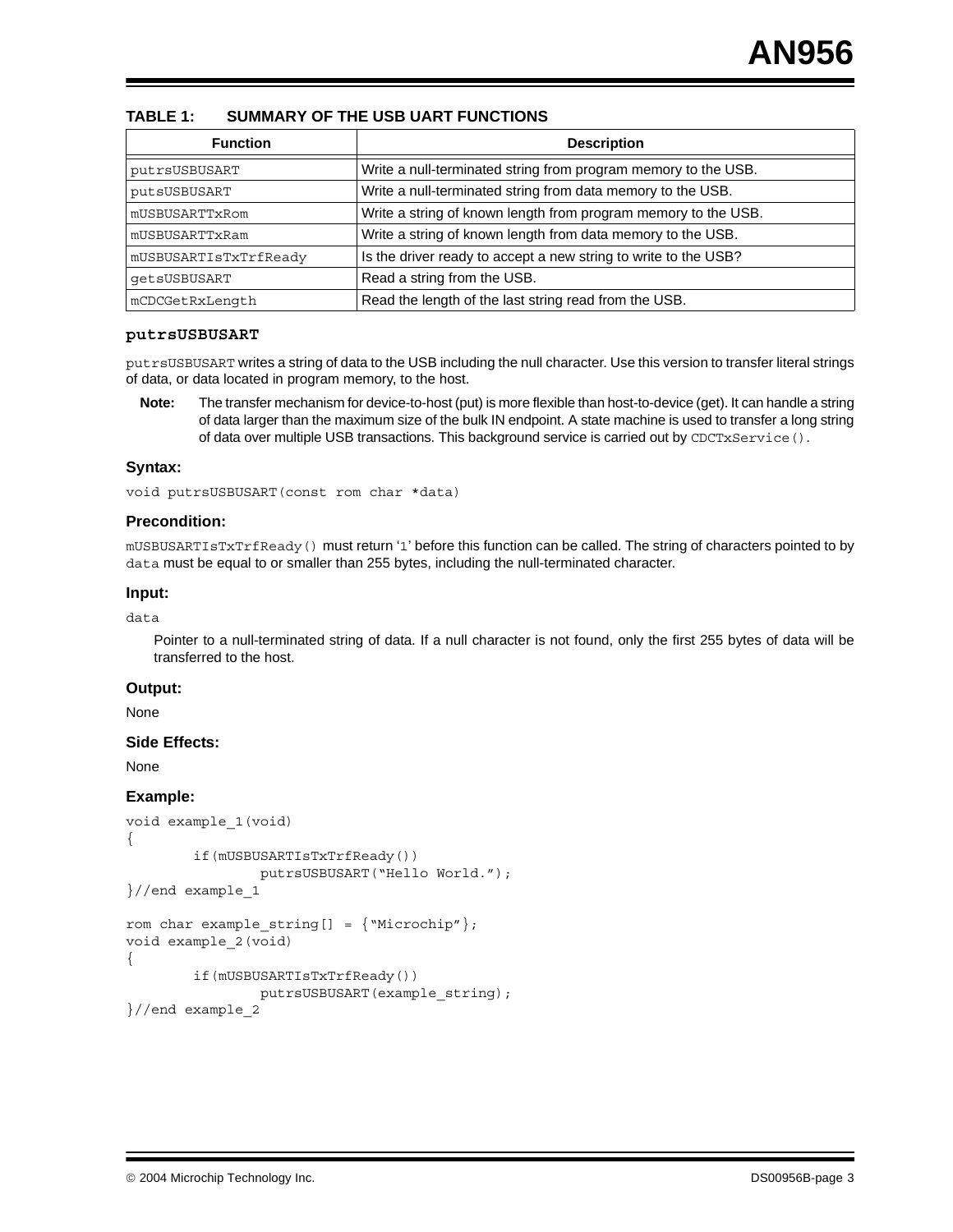#### **putsUSBUSART**

putsUSBUSART writes a string of data to the USB including the null character. Use this version to transfer data located in data memory to the host.

**Note:** The transfer mechanism for device-to-host (put) is more flexible than host-to-device (get). It can handle a string of data larger than the maximum size of the bulk IN endpoint. A state machine is used to transfer a long string of data over multiple USB transactions. This background service is carried out by CDCTxService ().

#### **Syntax:**

void putsUSBUSART(char \*data)

#### **Precondition:**

mUSBUSARTIsTxTrfReady() must return '1' before this function can be called. The string of characters pointed to by data must be equal to or smaller than 255 bytes, including the null-terminated character.

#### **Input:**

data

Pointer to a null-terminated string of data. If a null character is not found, only the first 255 bytes of data will be transferred to the host.

#### **Output:**

None

#### **Side Effects:**

None

```
char example_string[4];
void example_1(void)
{
        example string[0]='U';
        example string[1]='S';
        example string[2]='B';
        example_string[3]=0x00;
        if(mUSBUSARTIsTxTrfReady())
                putsUSBUSART(example_string);
}//end example_1
```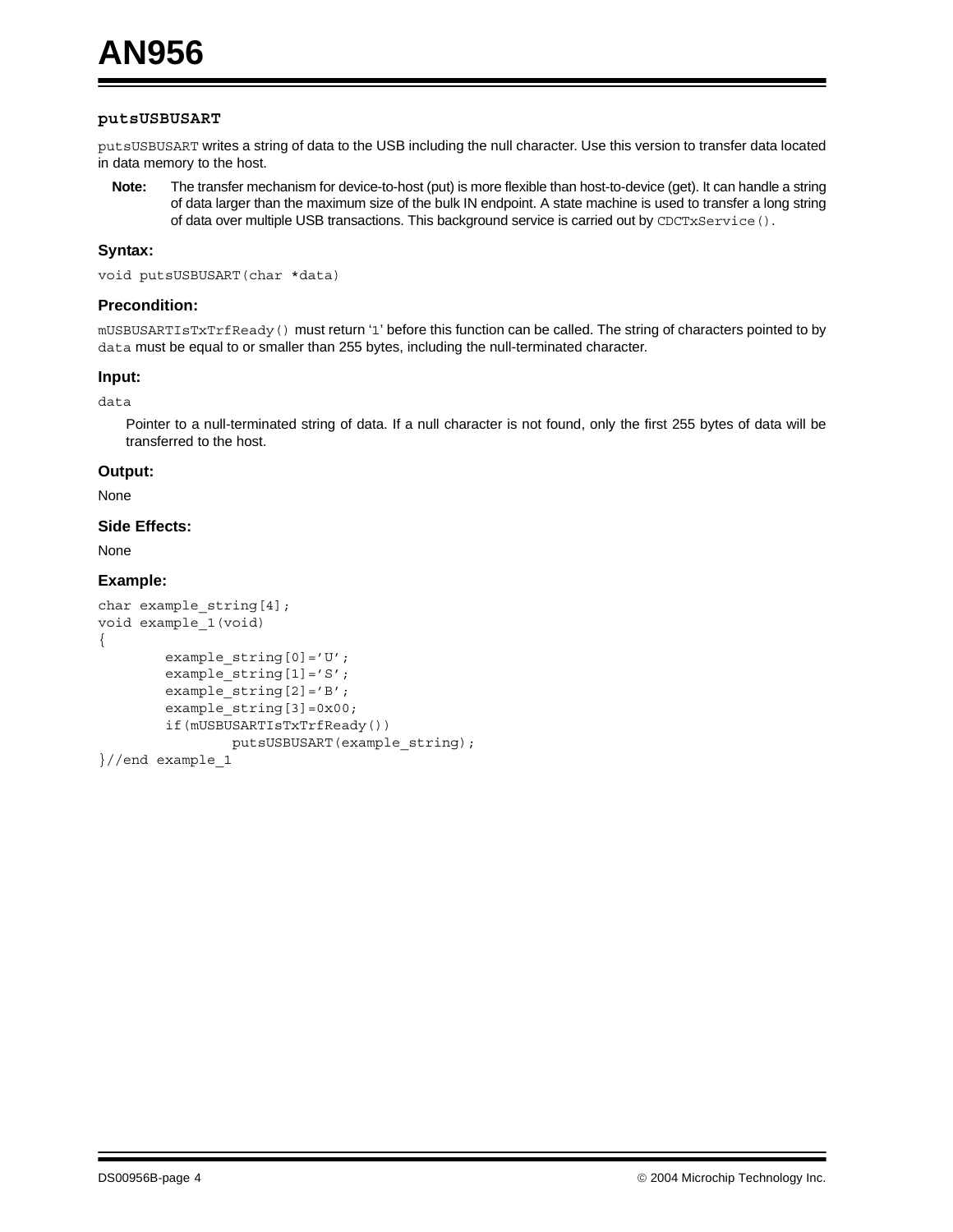#### **mUSBUSARTTxRom**

Use this macro to transfer data located in program memory. The length of data to be transferred must be known and passed in as a parameter.

The response of this function is undefined if it is called when mUSBUSARTIsTxTrfReady() returns '0'.

**Note:** This macro only handles the setup of the transfer. The actual transfer is handled by CDCTxService().

#### **Syntax:**

void mUSBUSARTTxRom(rom byte \*pData, byte len)

#### **Precondition:**

mUSBUSARTIsTxTrfReady() must return '1' before this function can be called. Value of len must be equal to or smaller than 255 bytes.

#### **Input:**

pDdata

Pointer to the starting location of data bytes.

len

Number of bytes to be transferred.

#### **Output:**

None

#### **Side Effects:**

None

```
rom char example_string[] = \{0x31, 0x32, 0x33\};
void example_1(void)
{
        if(mUSBUSARTIsTxTrfReady())
                mUSBUSARTTxRom((rom byte*)example_string,3);
}//end example_1
```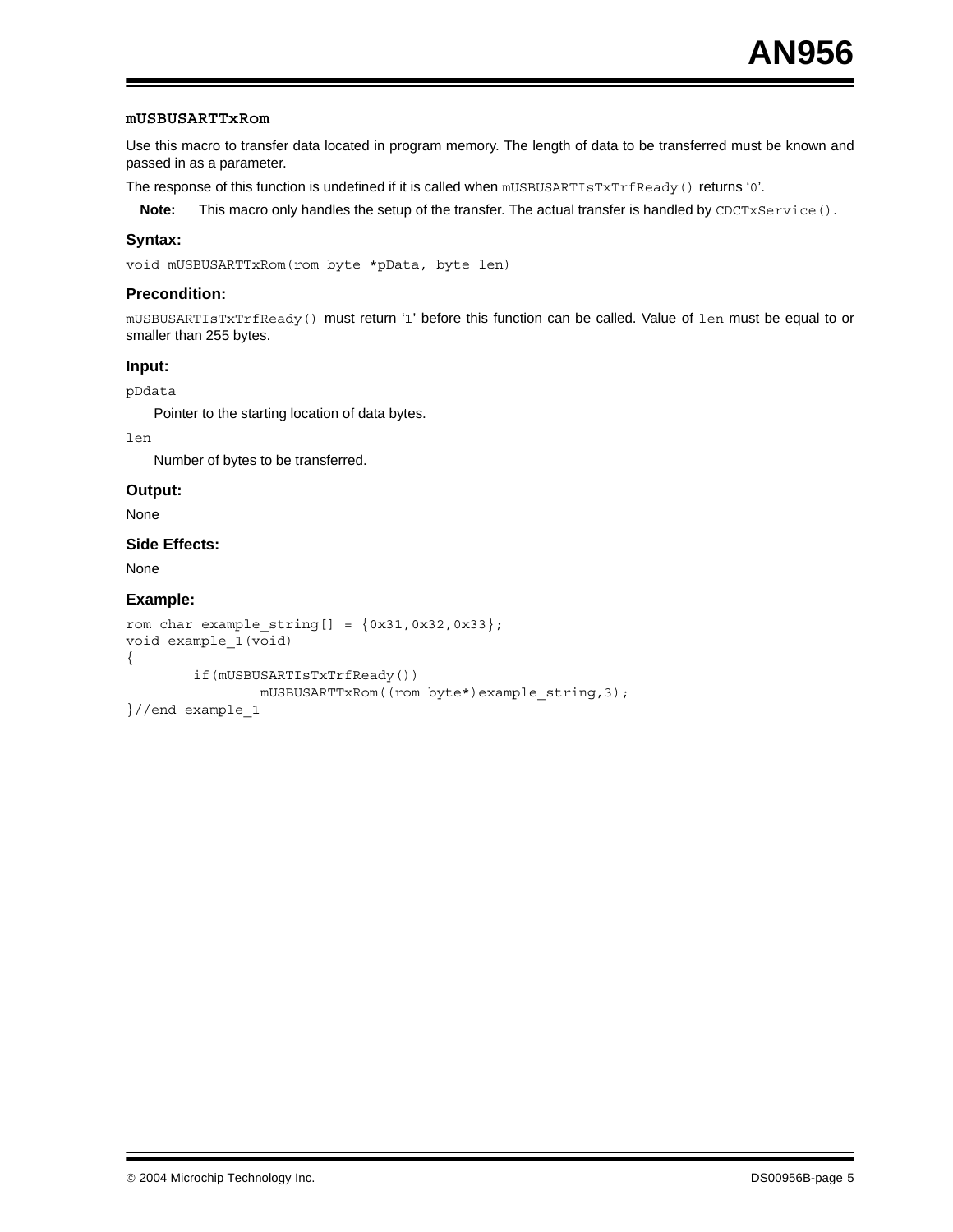#### **mUSBUSARTTxRam**

Use this macro to transfer data located in data memory. The length of data to be transferred must be known and passed in as a parameter.

The response of this function is undefined if it is called when mUSBUSARTIsTxTrfReady() returns '0'.

**Note:** This macro only handles the setup of the transfer. The actual transfer is handled by CDCTxService().

#### **Syntax:**

void mUSBUSARTTxRam(byte \*pData, byte len)

#### **Precondition:**

mUSBUSARTIsTxTrfReady() must return '1' before this function can be called. Value of len must be equal to or smaller than 255 bytes.

#### **Input:**

pDdata

Pointer to the starting location of data bytes.

len

Number of bytes to be transferred.

#### **Output:**

None

#### **Side Effects:**

None

```
char example_string[3];
void example_1(void)
{
        example_string[0] = 'U';
        example_string[1] = 'S';
        example string[2] = 'B';
        if(mUSBUSARTIsTxTrfReady())
                mUSBUSARTTxRam((byte*)example_string,3);
}//end example_1
```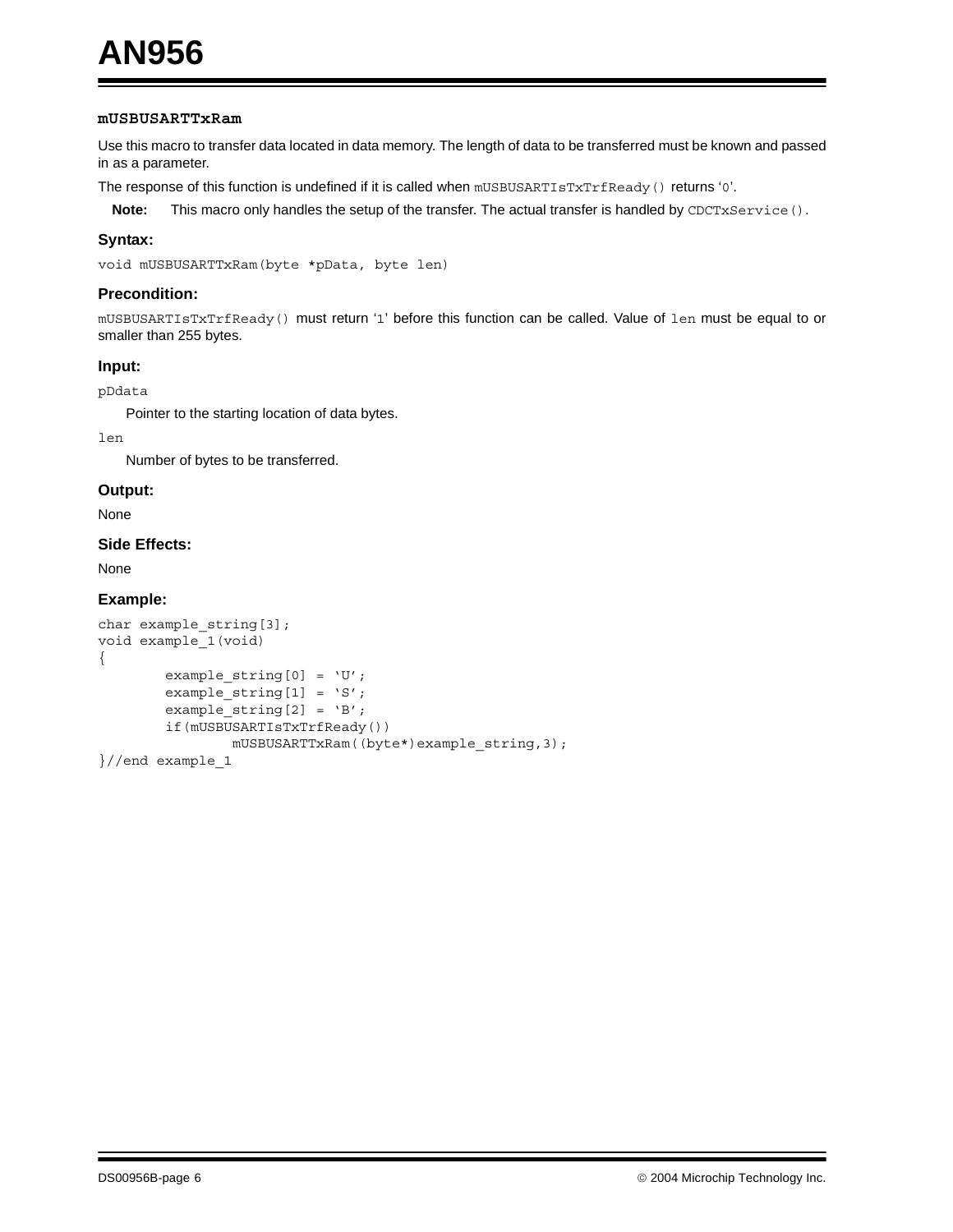#### **mUSBUSARTIsTxTrfReady**

This macro is used to check if the CDC class is ready to send more data.

Typical Usage: if(mUSBUSARTIsTxTrfReady())

**Note:** Do not call this macro as a blocking function (i.e., while (!mUSBUSARTIsTxTrfReady());).

#### **Syntax:**

BOOL mUSBUSARTIsTxTrfReady(void)

#### **Precondition:**

None

#### **Input:**

None

#### **Output:**

#### BOOL

If the firmware driver is ready to receive a new string of data to write to USB, it will return '1', else it will return '0'.

#### **Side Effects:**

None

```
void example_1(void)
{
        if(mUSBUSARTIsTxTrfReady())
                putrsUSBUSART("Microchip");
}//end example_1
```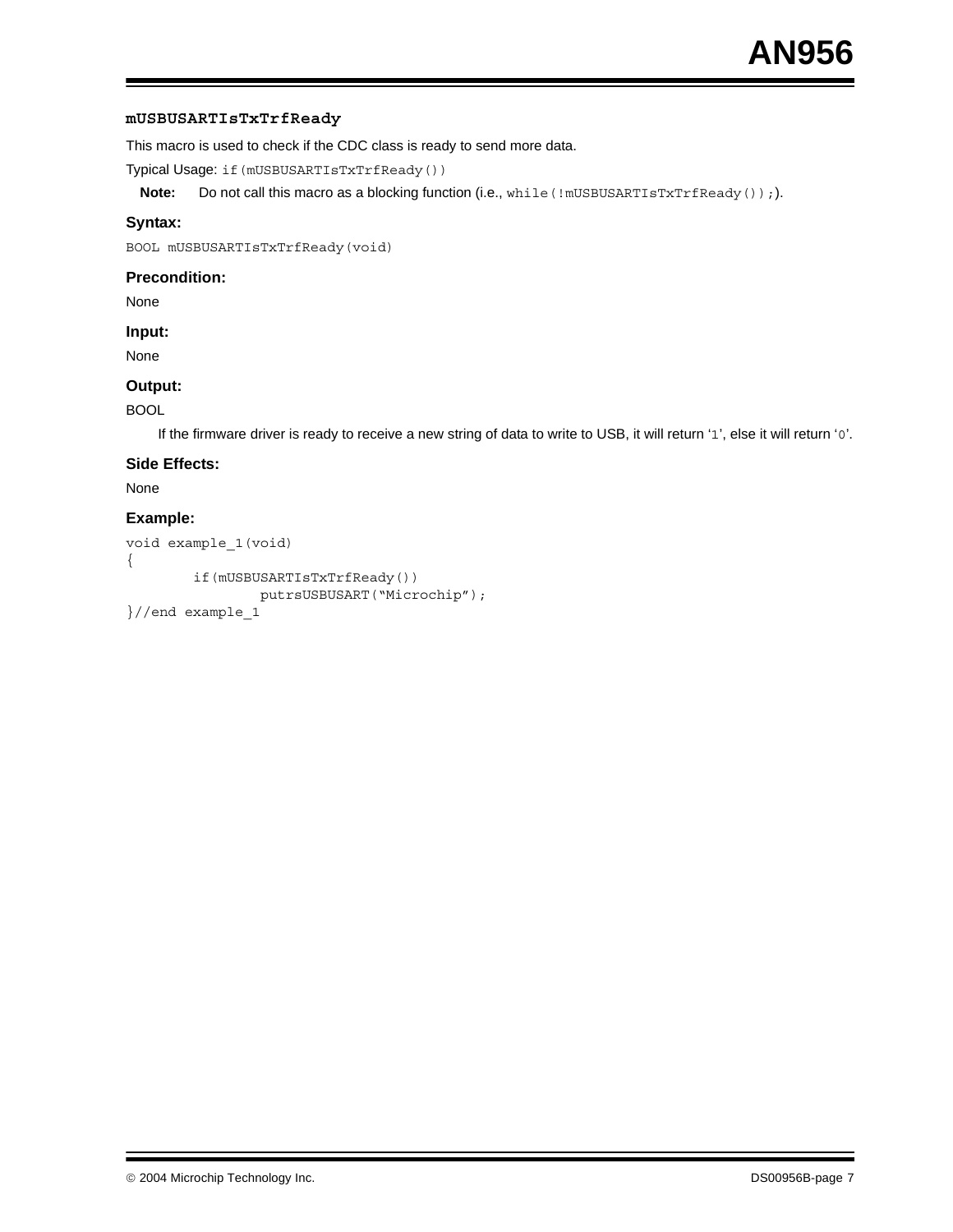#### **getsUSBUSART**

getsUSBUSART copies a string of bytes received through USB CDC bulk OUT endpoint to a user's specified location. It is a non-blocking function. It does not wait for data if there is no data available. Instead, it returns '0' to notify the caller that there is no data available.

**Note:** If the actual number of bytes received is larger than the number of bytes expected (1en), only the expected number of bytes specified will be copied to buffer. If the actual number of bytes received is smaller than the number of bytes expected (len), only the actual number of bytes received will be copied to the buffer.

#### **Syntax:**

byte getsUSBUSART(char \*buffer, byte len)

#### **Precondition:**

Value of input argument, len, should be equal to or smaller than the maximum endpoint size responsible for receiving bulk data from USB host for CDC class.

This maximum endpoint size value is defined as CDC\_BULK\_OUT\_EP\_SIZE and is found in the file usbcfg.h.

CDC\_BULK\_OUT\_EP\_SIZE could be equal to 8, 16, 32 or 64 bytes.

Input argument buffer should point to a buffer area that is bigger or equal to the size specified by len.

#### **Input:**

buffer

Pointer to where received bytes are to be stored.

len

The number of bytes expected.

#### **Output:**

byte

The number of bytes copied to the buffer.

#### **Side Effects:**

Publicly accessible variable cdc\_rx\_len is updated with the number of bytes copied to buffer. Once getsUSBUSART is called, subsequent retrieval of  $cdc_Tx$  len can be done by calling macro mCDCGetRxLength().

```
char input buffer[64];
void example_1(void)
{
        byte index, count, total_sum;
        if(getsUSBUSART(input_buffer, 8)
        {
                 count = mCDCGetRxLength();
                 total sum = 0;for(index = 0; index < count; index++)
                         total sum += input buffer[index];
        }//end if
}//end example_1
void example_2(void)
{
        if(getsUSBUSART(input_buffer, CDC_BULK_OUT_EP_SIZE)
        \left\{ \right.// Do something…
        }//end if
}//end example_2
```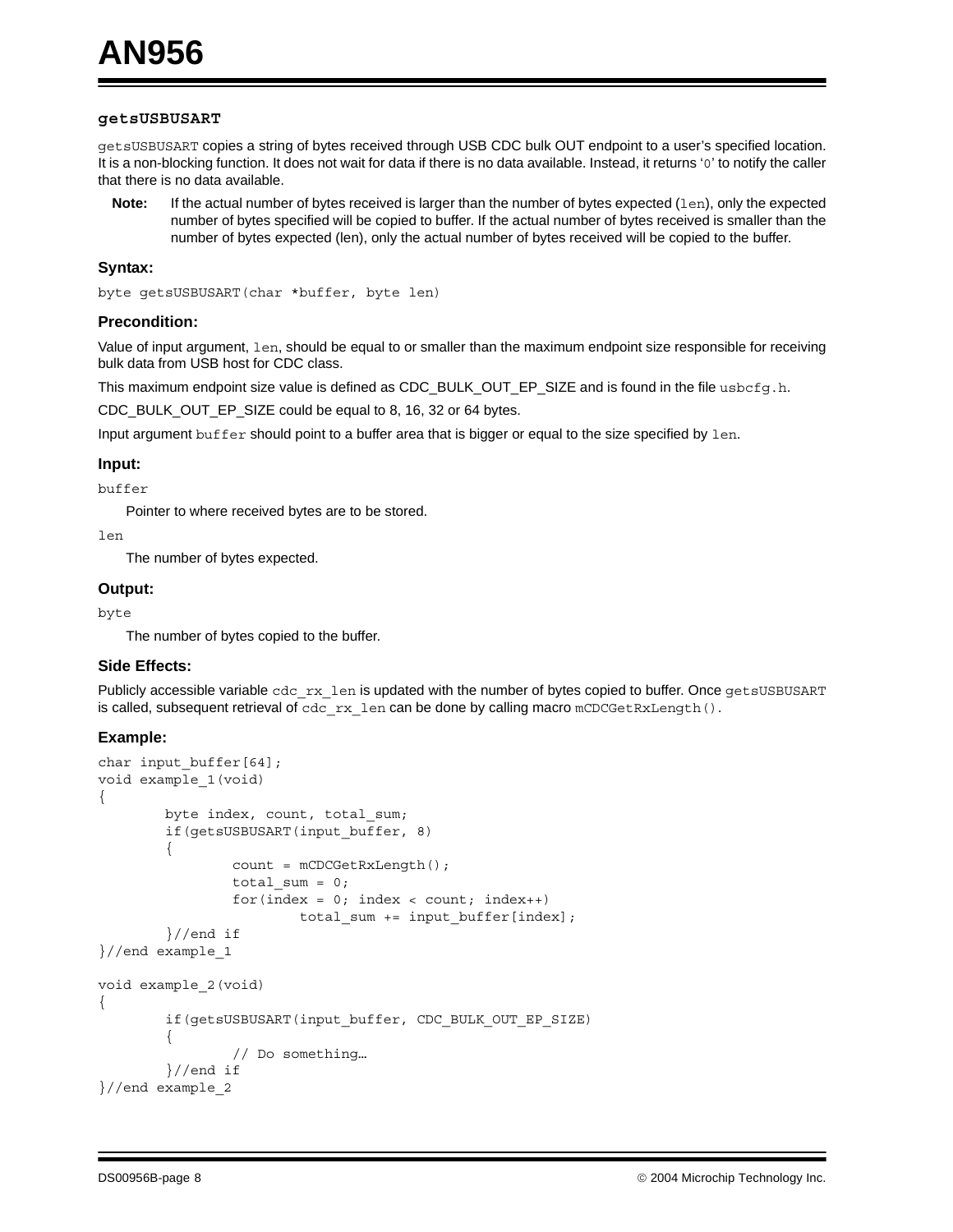#### **mCDCGetRxLength**

mCDCGetRxLength is used to retrieve the number of bytes copied to user's buffer by the most recent call to getsUSBUSART function.

#### **Macro:**

byte mCDCGetRxLength(void)

#### **Precondition:**

None

**Input:**

None

#### **Output:**

byte

mCDCGetRxLength returns the number of bytes copied to user's buffer from the last call to getsUSBUSART.

#### **Side Effects:**

None

```
char input buffer[64];
void example_1(void)
{
        if(getsUSBUSART(input_buffer, 2)
        {
                // Do something with input buffer[0]
                if(mCDCGetRxLength() == 2)
                // Do something with input_buffer[1]
        }//end if
}//end example_1
```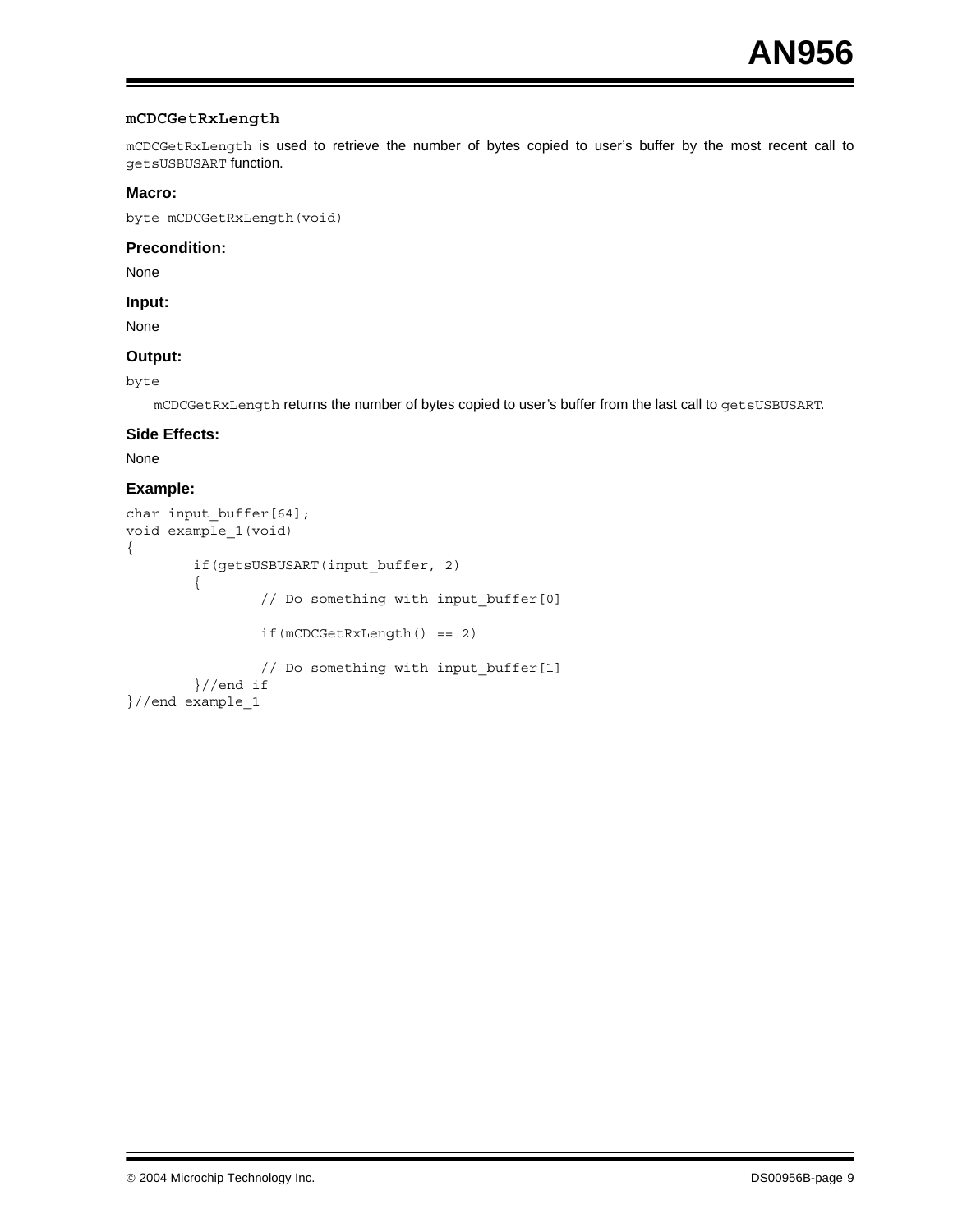#### **Important Things to Know When Using the USB UART Functions**

While the provided USB UART functions greatly simplify the integration of USB into an application, there are still some considerations to keep in mind when developing or modifying application code.

#### CODE DESIGN

- 1. The Microchip USB firmware is a cooperative multitasking environment. There should not be any blocking functions in the user code. As USB tasks are polled and serviced in the main program loop, any blocking functions that are dependent on the state of the USB may cause a deadlock. Use a state machine in place of a blocking function.
- 2. mUSBUSARTTxRom and mUSBUSARTTxRam expect a data pointer of type rom byte\* and byte\*, respectively. Type casting may be necessary.
- 3. while(!mUSBUSARTIsTxTrfReady()); is a blocking function. Do not use it.
- 4. putrsUSBUSART, putsUSBUSART, mUSBUSARTTxRom and mUSBUSARTTxRam are not blocking functions. They do not send out data to the USB host immediately, nor wait for the transmission to complete. All they do is set up the necessary Special Function Registers and state machine for the transfer operation.

The routine that actually services the transfer of data to the host is CDCTxService(). It keeps track of the state machine and breaks up long strings of data into multiple USB data packets. It is called once per main program loop in the USBTasks() service routine. (The state machine for CDCTxService() is shown in **[Appendix B: "CDC State Machine"](#page-12-0)**.)

Because of this, back-to back function calls will not work; each new call will override the pending transaction. The correct way of sending consecutive strings is to use a state machine, as shown in [Example 1.](#page-9-0) An alternative to using a state machine is to use a global intermediate buffer, as shown in [Example 2](#page-9-1).

- 5. A correct set of descriptors for the CDC class must be used. Refer to the reference design project for an example.
- 6. The endpoint size for the data pipes are defined by CDC\_BULK\_OUT\_EP\_SIZE and CDC\_BULK\_IN\_EP\_SIZE, located in the header file usbcfg.h. Since these endpoints are of type bulk, the maximum endpoint size described must either be 8, 16, 32 or 64 bytes.
- 7. The type byte is defined as an unsigned char in the header file typedefs.h.
- 8. Always check whether the firmware driver is ready to send more data out to the USB host by calling mUSBUSARTIsTxTrfReady().

#### <span id="page-9-0"></span>**EXAMPLE 1: CORRECT USE OF USB UART FUNCTION CALLS**

#### **Incorrect Method (back-to-back calls):**

```
if(mUSBUSARTIsTxTrfReady())
{
     putrsUSBUSART("Hello World");
    putrsUSBUSART("Hello Again");
}//end if
```
#### **Correct Method (state machine):**

```
byte state = 0;if(state == 0){
     if(mUSBUSARTIsTxTrfReady())
     {
         putrsUSBUSART("Hello World");
         state++;
     }//end if
}
else if(state == 1)
{
     if(mUSBUSARTIsTxTrfReady())
     {
         putrsUSBUSART("Hello Again");
         state++;
     }//end if
}//end if
```
#### <span id="page-9-1"></span>**EXAMPLE 2: ALTERNATIVE GLOBAL BUFFER METHOD**

| char io buffer $[64]$ ;             |  |
|-------------------------------------|--|
|                                     |  |
| // Main Program Loop                |  |
| while $(1)$                         |  |
|                                     |  |
| USBTasks();                         |  |
| if (mUSBUSARTIsTxTrfReady())        |  |
| putsUSBUSART(io buffer);            |  |
| // SendToBuffer attachs multiple    |  |
| // strings together                 |  |
| // (The user will need to provide   |  |
| // their own SendToBuffer function) |  |
| SendToBuffer("Hello World");        |  |
| SendToBuffer("Hello Aqain");        |  |
| end while                           |  |

#### SETTING UP THE CODE PROJECT

- 1. Insert #include "system\usb\usb.h" in each file that uses the CDC functions.
- 2. USB\_USE\_CDC should be defined in the file usbcfg.h when using the CDC functions.
- 3. The source and header files, cdc.c and cdc.h, should be added to the project source files. They can be found in the directory "system\usb\class\cdc\".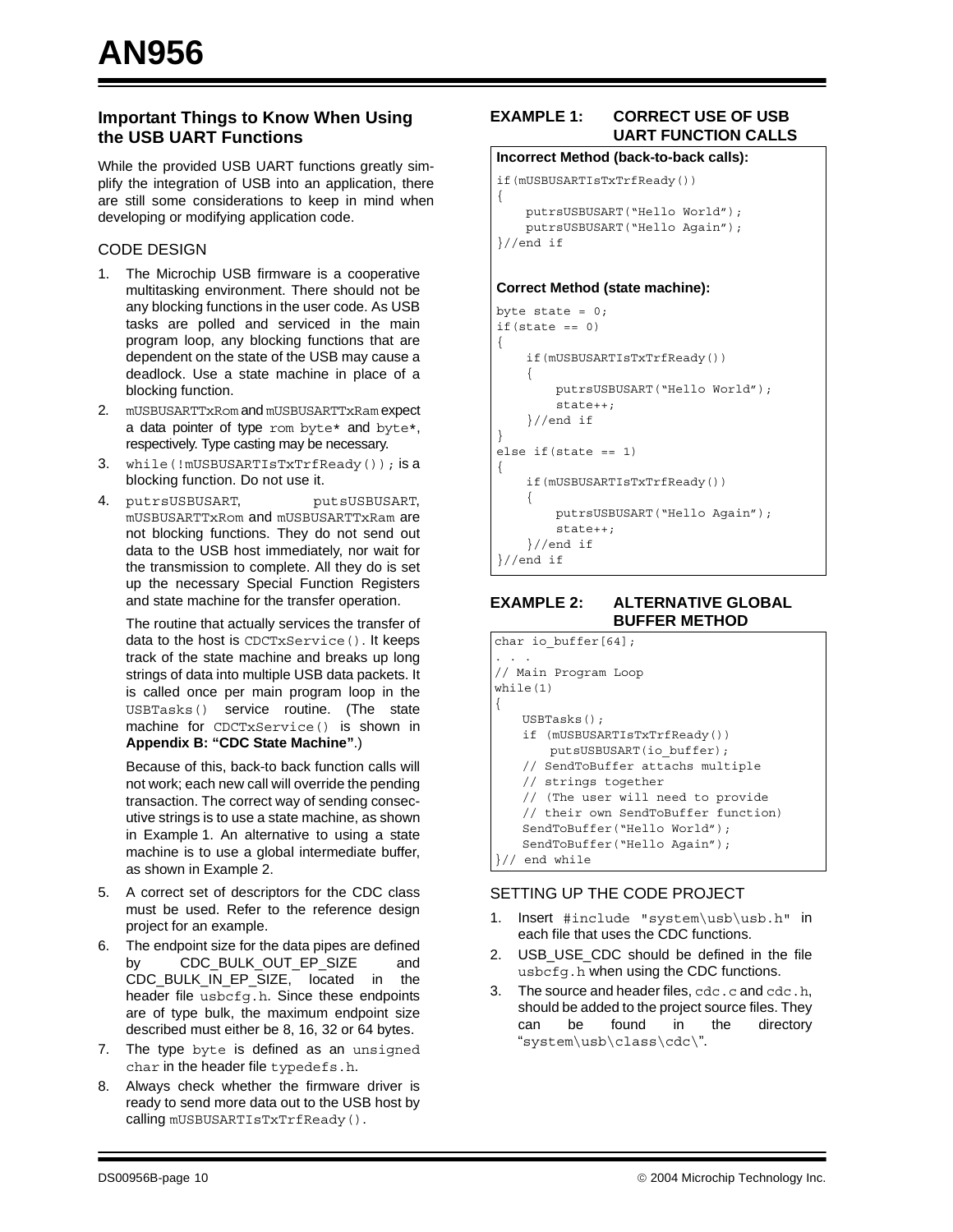#### **USB Vendor ID (VID) and Product ID (PID)**

The VID and PID are important because they are used by the Windows operating system to differentiate USB devices and to determine which device driver is to be used. The VID is a 16-bit number assigned by the USB Implementers Forum (USB-IF). It must be obtained by each manufacturer that wants to market and sell USB products. The VID can be purchased directly from USB-IF. More detailed information can be found at: http://www.usb.org/developers/vendor.

Each VID comes with 65,536 different PIDs which is also a 16-bit number. In the Microchip USB firmware framework, the VID and PID are located in the file usbdsc.c. Both values can be modified to match different product VID and PID numbers.

#### **Drivers for Microsoft Windows® 2000 and Windows® XP**

Microsoft Windows does not have a standard .inf file for the CDC driver. The drivers are, however, part of the Windows installation. The only thing necessary to do is to provide an .inf file when a CDC device is first connected to a Windows system.

Example .inf files are provided with the CDC RS-232 Emulation Reference Project and are located in the source code directory <Install>\fw\CDC\inf. Before using them, they must be modified to reflect the application's specific VID and PID. This is in addition to any changes to usbdsc.c that have already been made and must match those values. The VID and PID are located in the string "USB\VID\_xxxx&PIDyyyy", where "xxxx" is the hexadecimal VID and "yyyy" is the hexadecimal PID. The string is generally part of one of the lines under the heading "[DeviceList]".

If desired, users may also modify the variable definitions under the heading "[Strings]". This changes the device identification text seen by the user in the device manager.

#### **SUMMARY**

The RS-232 serial emulation provides an easy migration path for applications moving from UART to USB. On the PC side, it requires minimal software modification. On the embedded device side, the PIC18F2455/2550/4455/4550 family of microcontrollers provides a simple hardware upgrade path from the PIC16C745/765 and PIC18FXX2 families of devices. Library firmware with user-friendly APIs are also included for convenience. Tutorial exercises are available as part of the CDC RS-232 Emulation Reference Project.

#### **REFERENCES**

*"PIC18F2455/2550/4455/4550 Data Sheet"* (DS39632), Microchip Technology Inc., 2004.

*"USB Specification Revision 2.0"*, USB Implementers Forum Inc., 2000.

*"USB Class Definitions for Communication Devices Version 1.1"*, USB Implementers Forum Inc., 1999.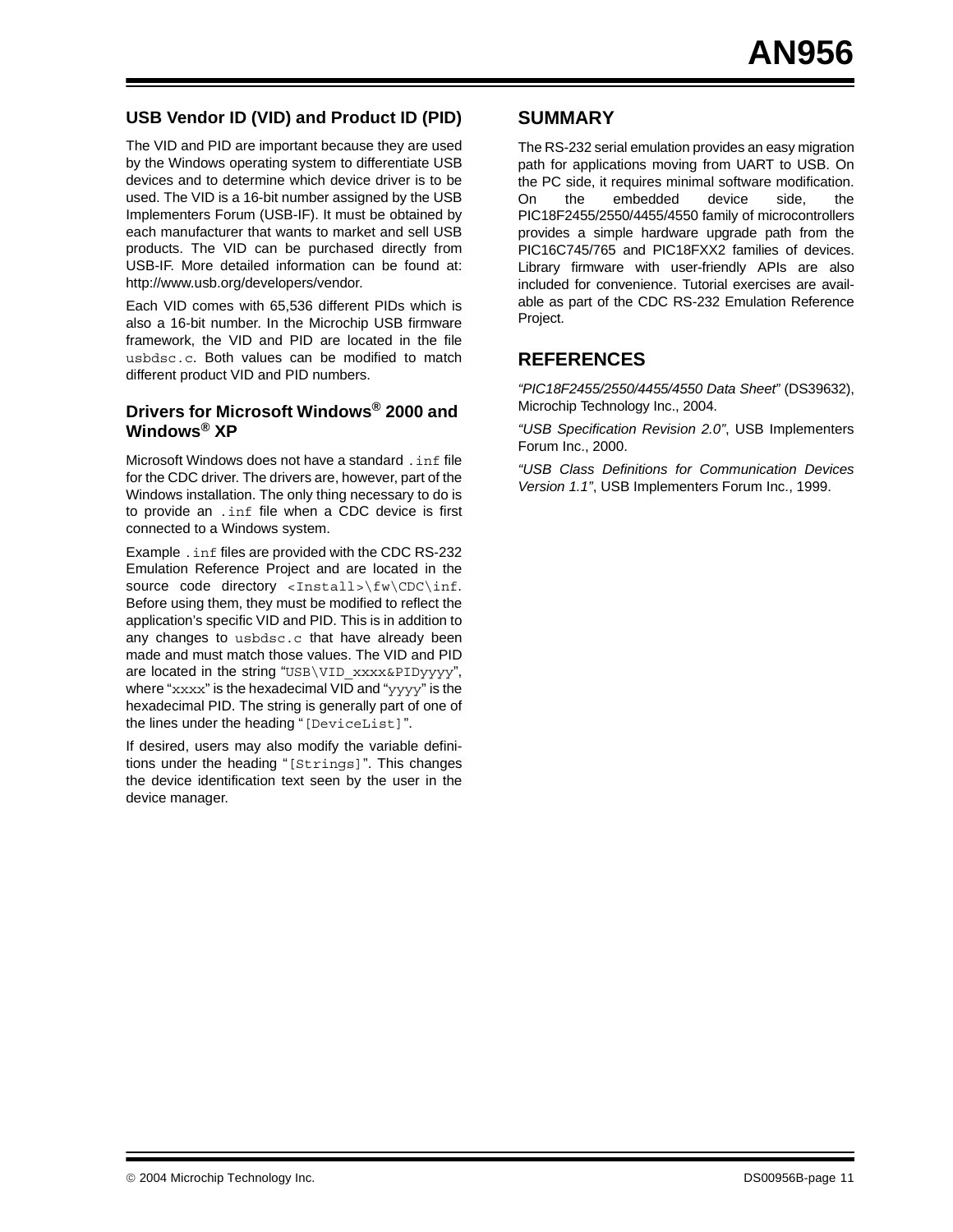#### <span id="page-11-0"></span>**APPENDIX A: CDC DESCRIPTOR SCHEMA FOR SERIAL EMULATION**



#### **FIGURE A-1: EXAMPLE OF A DESCRIPTOR SET FOR SERIAL EMULATION**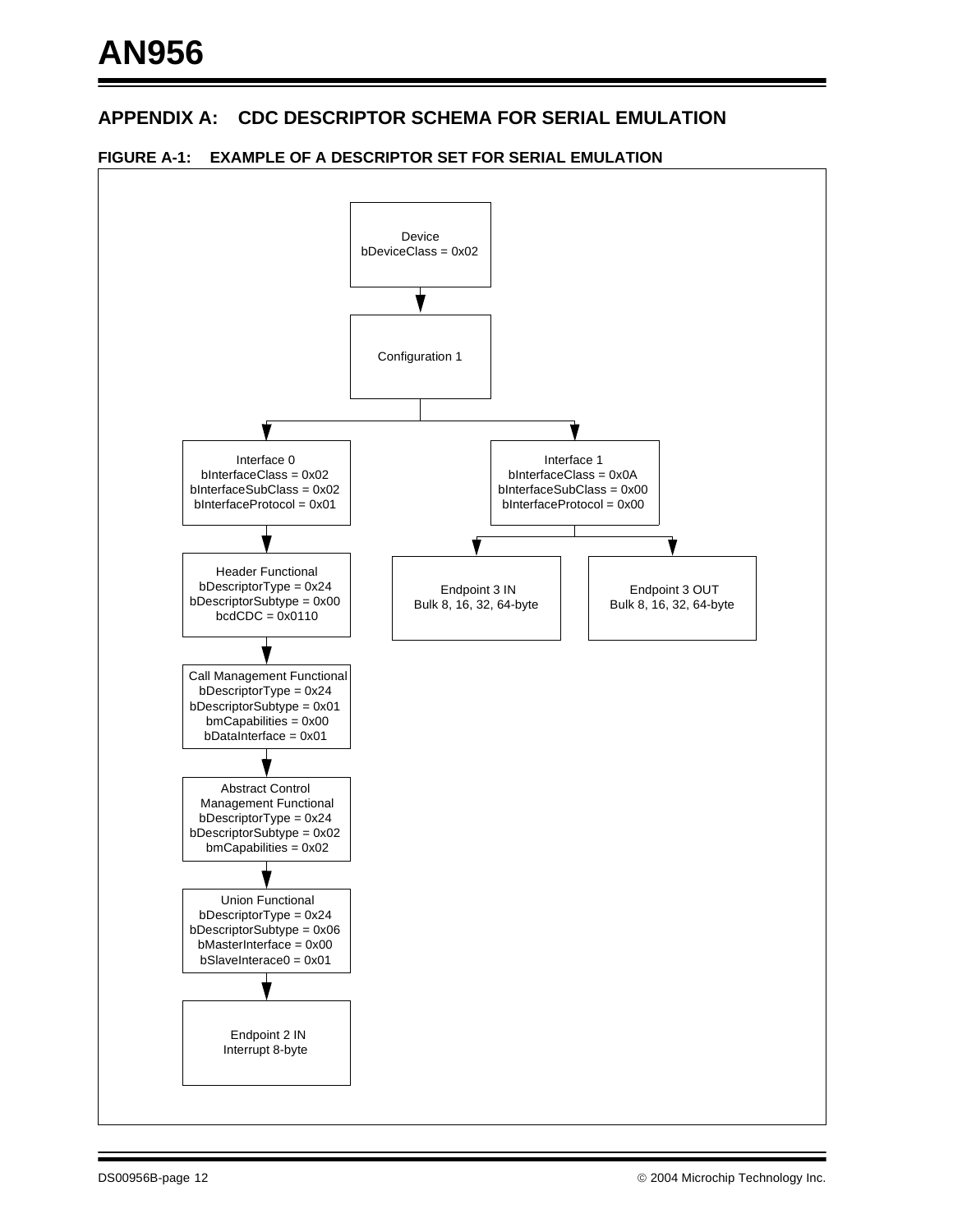#### <span id="page-12-0"></span>**APPENDIX B: CDC STATE MACHINE**



**FIGURE B-1: DIAGRAM OF THE CDCTxService() STATE MACHINE**

#### **APPENDIX C: SOURCE CODE**

Because of its size, the complete source code for this application note is not included in this text. You may download the complete source code, including all necessary files and the Microsoft Windows .inf file, from the Microchip web site at the internet address:

#### **www.microchip.com**

#### **APPENDIX D: NOTE ON THE CDC RS-232 EMULATION TUTORIAL**

The CDC RS-232 Emulation Reference Project provides a complete demonstration of the application discussed in this document, as well as a tutorial for developing applications. The tutorial exercises are written specially for the PICDEM™ FS USB Demo Board. Modifications can be made to run the source project on a different platform. The tutorial is included as part of the source code project. Refer to the user.c file in the project for more information.

When using the HyperTerminal program in Microsoft Windows, physically or electrically reconnecting the USB device causes the Windows operating system to assign a new driver handler for that particular device, thus causing any applications that have the path to the old handle to stop communicating. In HyperTerminal, hanging up the connection before disconnecting the device allows the program to re-enumerate the device COM port and therefore, reference the correct driver handler.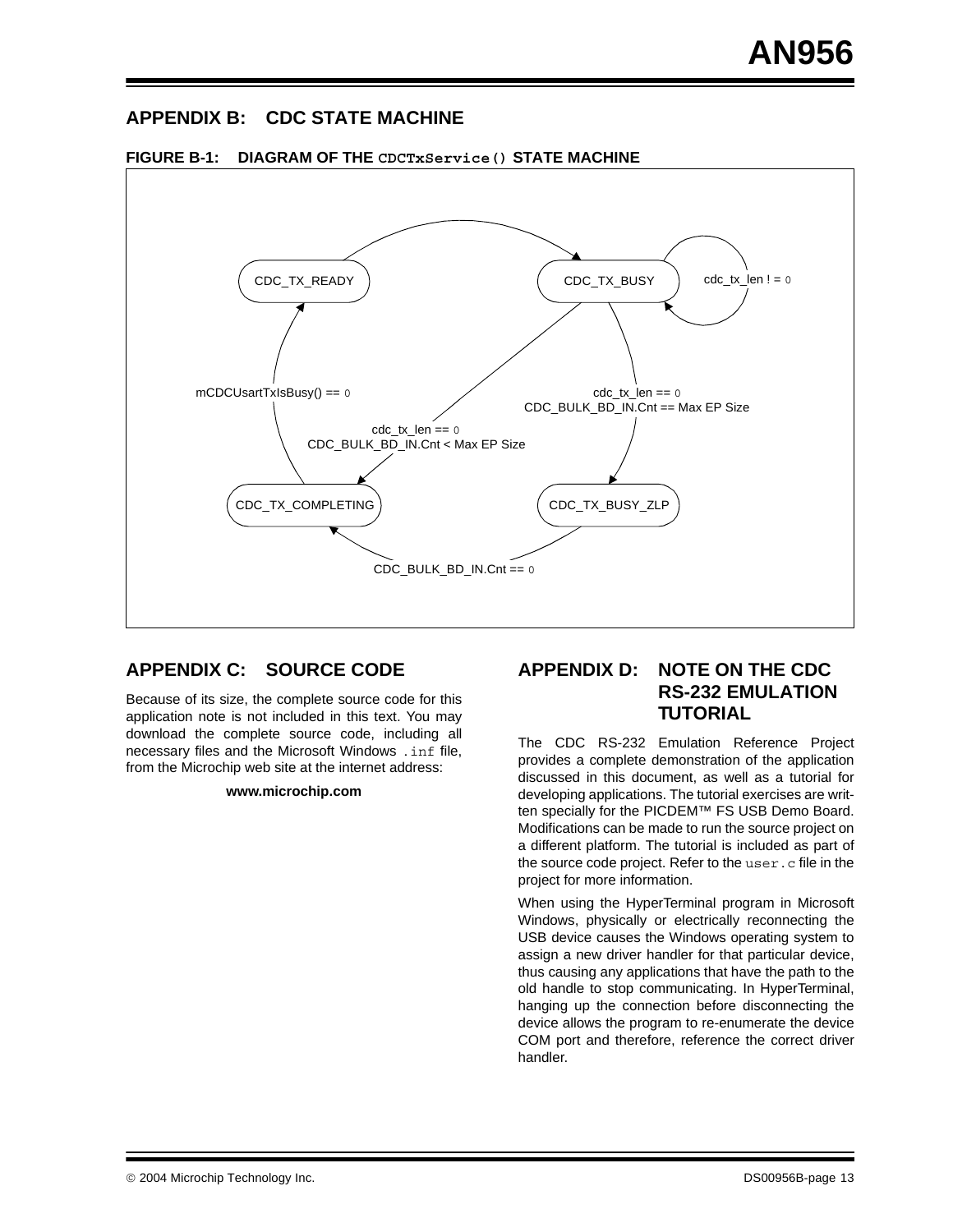# **AN956**

**NOTES:**

ä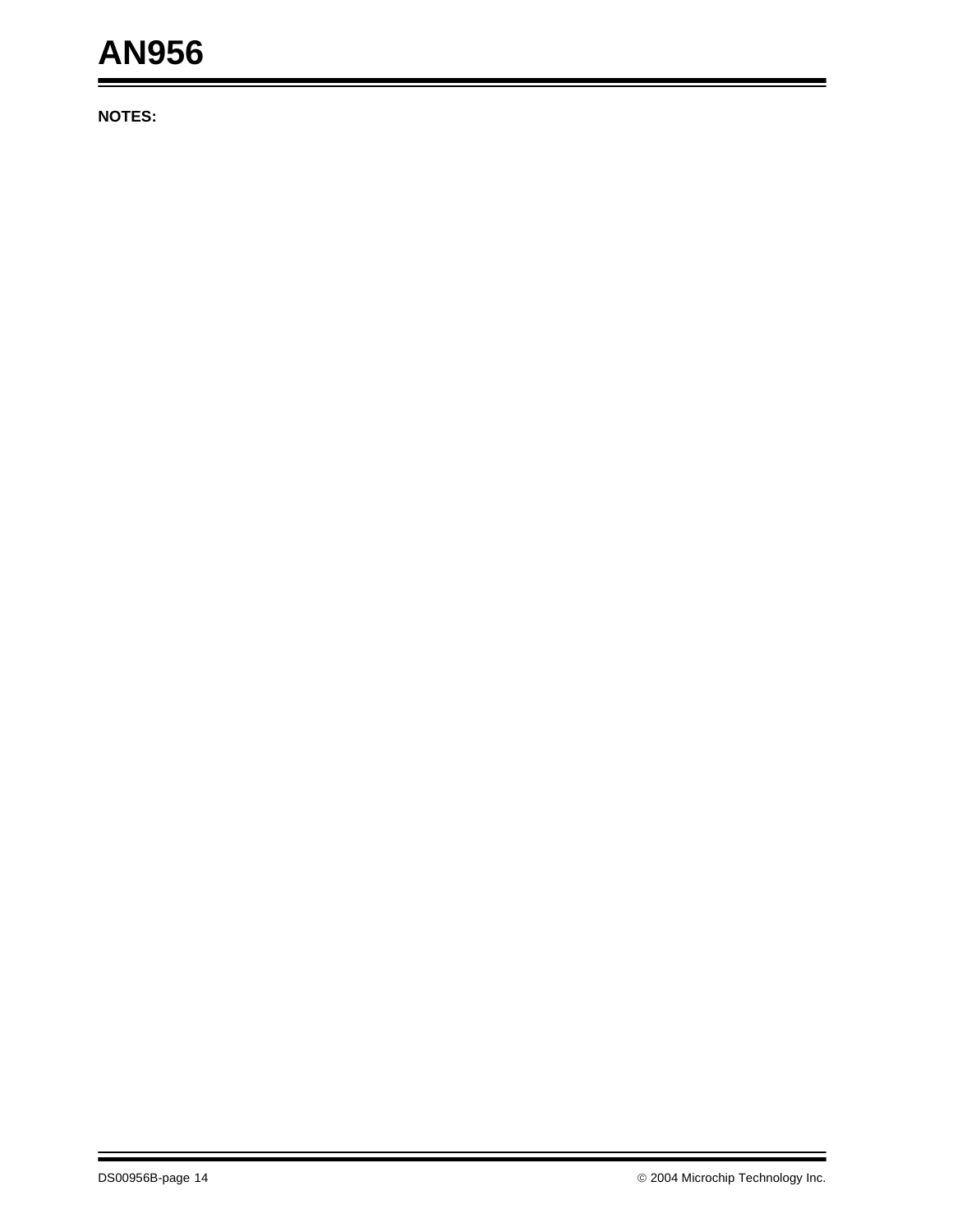#### **Note the following details of the code protection feature on Microchip devices:**

- Microchip products meet the specification contained in their particular Microchip Data Sheet.
- Microchip believes that its family of products is one of the most secure families of its kind on the market today, when used in the intended manner and under normal conditions.
- There are dishonest and possibly illegal methods used to breach the code protection feature. All of these methods, to our knowledge, require using the Microchip products in a manner outside the operating specifications contained in Microchip's Data Sheets. Most likely, the person doing so is engaged in theft of intellectual property.
- Microchip is willing to work with the customer who is concerned about the integrity of their code.
- Neither Microchip nor any other semiconductor manufacturer can guarantee the security of their code. Code protection does not mean that we are guaranteeing the product as "unbreakable."

Code protection is constantly evolving. We at Microchip are committed to continuously improving the code protection features of our products. Attempts to break Microchip's code protection feature may be a violation of the Digital Millennium Copyright Act. If such acts allow unauthorized access to your software or other copyrighted work, you may have a right to sue for relief under that Act.

Information contained in this publication regarding device applications and the like is provided only for your convenience and may be superseded by updates. It is your responsibility to ensure that your application meets with your specifications. MICROCHIP MAKES NO REPRESENTATIONS OR WAR-RANTIES OF ANY KIND WHETHER EXPRESS OR IMPLIED, WRITTEN OR ORAL, STATUTORY OR OTHERWISE, RELATED TO THE INFORMATION, INCLUDING BUT NOT LIMITED TO ITS CONDITION, QUALITY, PERFORMANCE, MERCHANTABILITY OR FITNESS FOR PURPOSE**.** Microchip disclaims all liability arising from this information and its use. Use of Microchip's products as critical components in life support systems is not authorized except with express written approval by Microchip. No licenses are conveyed, implicitly or otherwise, under any Microchip intellectual property rights.

#### **Trademarks**

The Microchip name and logo, the Microchip logo, Accuron, dsPIC, KEELOQ, microID, MPLAB, PIC, PICmicro, PICSTART, PRO MATE, PowerSmart, rfPIC, and SmartShunt are registered trademarks of Microchip Technology Incorporated in the U.S.A. and other countries.

AmpLab, FilterLab, Migratable Memory, MXDEV, MXLAB, PICMASTER, SEEVAL, SmartSensor and The Embedded Control Solutions Company are registered trademarks of Microchip Technology Incorporated in the U.S.A.

Analog-for-the-Digital Age, Application Maestro, dsPICDEM, dsPICDEM.net, dsPICworks, ECAN, ECONOMONITOR, FanSense, FlexROM, fuzzyLAB, In-Circuit Serial Programming, ICSP, ICEPIC, MPASM, MPLIB, MPLINK, MPSIM, PICkit, PICDEM, PICDEM.net, PICLAB, PICtail, PowerCal, PowerInfo, PowerMate, PowerTool, rfLAB, rfPICDEM, Select Mode, Smart Serial, SmartTel and Total Endurance are trademarks of Microchip Technology Incorporated in the U.S.A. and other countries.

SQTP is a service mark of Microchip Technology Incorporated in the U.S.A.

All other trademarks mentioned herein are property of their respective companies.

© 2004, Microchip Technology Incorporated, Printed in the U.S.A., All Rights Reserved.



## **OUALITY MANAGEMENT SYSTEM CERTIFIED BY DNV**  $=$  ISO/TS 16949:2002  $=$

*Microchip received ISO/TS-16949:2002 quality system certification for its worldwide headquarters, design and wafer fabrication facilities in Chandler and Tempe, Arizona and Mountain View, California in October 2003. The Company's quality system processes and procedures are for its PICmicro® 8-bit MCUs, KEELOQ® code hopping devices, Serial EEPROMs, microperipherals, nonvolatile memory and analog products. In addition, Microchip's quality system for the design and manufacture of development systems is ISO 9001:2000 certified.*